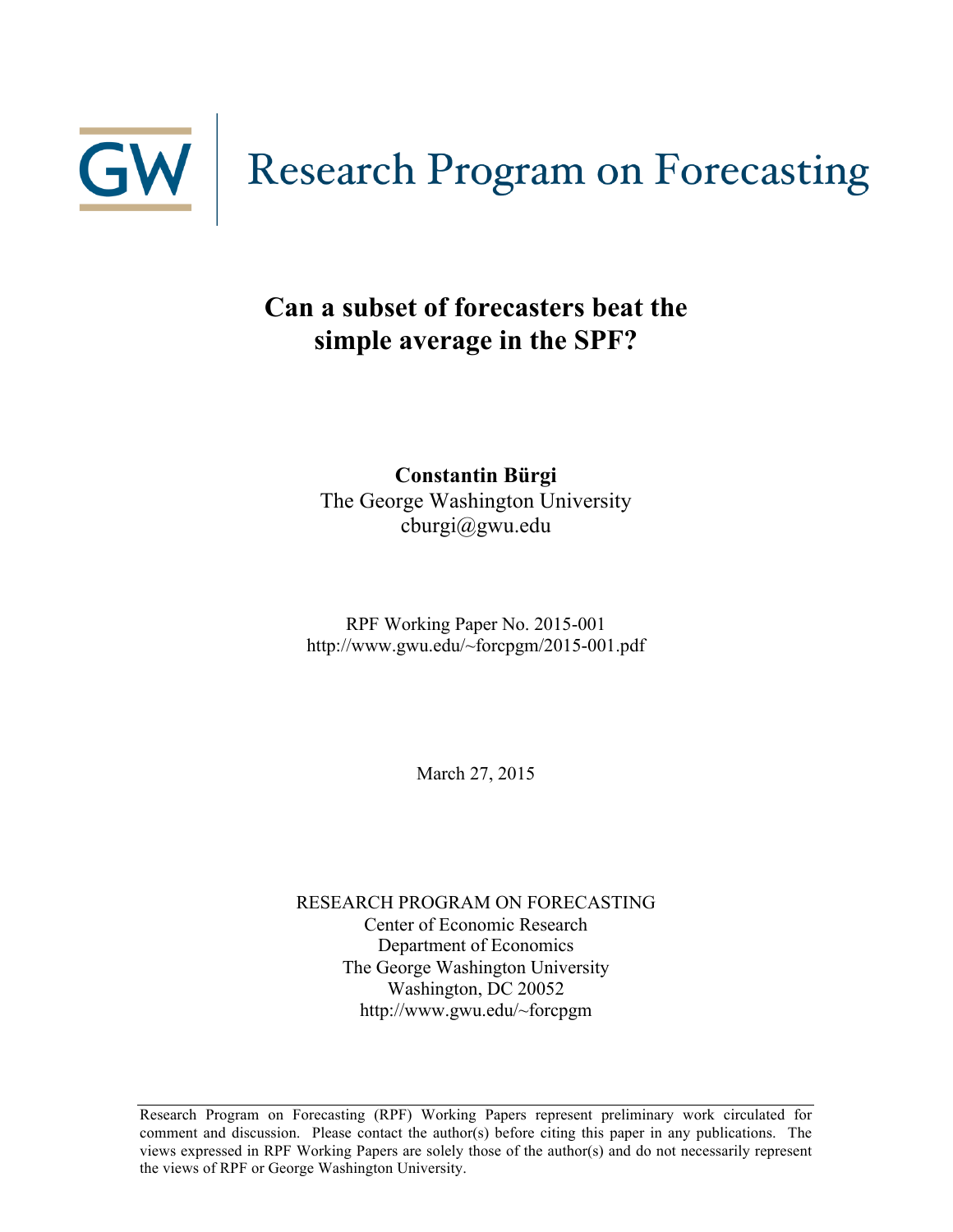# Can a subset of forecasters beat the simple average in the SPF?  $^\ast$

Constantin Bürgi <sup>†</sup>

March 27, 2015

#### Abstract

The forecast combination literature has optimal combination methods, however, empirical studies have shown that the simple average is notoriously difficult to improve upon. This paper introduces a novel way to choose a subset of forecasters who might have specialized knowledge to improve upon the simple average over all forecasters in the SPF. In particular, taking the average of forecasters that recently beat the simple average more than the calibrated threshold of 52.5% of times can statistically significantly outperform the simple average for 10-year treasury bond yields, CPI inflation and unemployment at some horizons.

JEL: C22, C52, C53

Keywords: Forecast combination; Forecast evaluation; Multiple model comparisons; Real-time data; Survey of Professional Forecasters

<sup>⇤</sup>I would like to thank Neil Ericsson, Tara Sinclair, Herman Stekler and Benjamin Williams for their valuable comments and support.

*<sup>†</sup>cburgi@gwu.edu, The George Washington University, 2115 G Street, NW, # 374, Washington, DC 20052*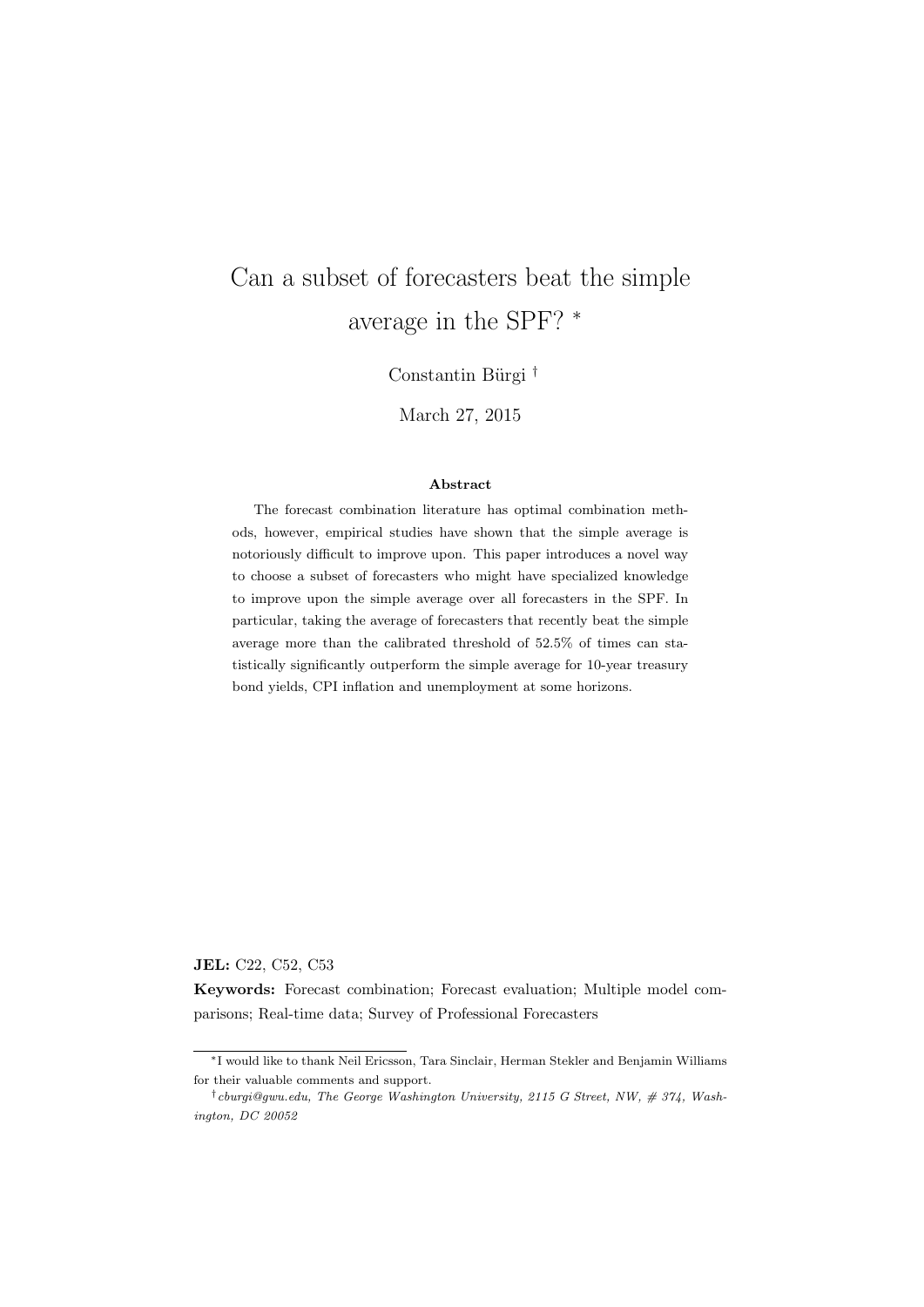#### 1 Introduction

Since Bates and Granger (1969), it has become well established that weighted combinations of forecasts perform better than individual forecasts. However, empirical studies summarized by Clemen (1989) or Timmermann (2006) showed several drawbacks from using optimal weights. In particular, it appears to be quite difficult to improve upon the simple average of individual forecasts, which is often explained by the estimation of optimal weights. In addition, other combination methods like past performance do not perform very well or select the best forecasters who might have specialized knowledge. A more recent study of the variables in the ECB Survey of Professional Forecasters by Genre et al. (2013) found similar results using a wide array of combination methods.

Due to these findings, it is not surprising that many surveys collecting forecasts report the simple average of forecasts as the benchmark. However, as Blix et al. (2001) showed for Consensus Economics forecasts, there are forecasters that beat this simple average even over extensive periods based on mean squared errors (MSE).

The existence of individual forecasters beating the simple average based on MSE immediately leads to the question, why it is this difficult to find the best forecasters and to improve upon the simple average. This paper will show that this issue arises as well in the Survey of Professional Forecasters (SPF) conducted by the Philadelphia Fed and links it to the correlation among forecasters. High correlation among forecast errors can lead to many individual forecasters outperforming the simple average by chance. A new method to obtain better forecasters with potential specialized knowledge will be introduced. This new method is subsequently applied to CPI, unemployment and bond yield forecasts in the SPF. It will be shown that using this method statistically significant improvements upon the simple average can be obtained for several forecasts.

#### 2 Model

In the SPF, a similar pattern to the one found by Blix et al. (2001) emerges across variables. For example, of the CPI inflation forecasters with at least 20 forecasts in the period 1992:Q1-2013:Q2, around 20% have lower MSEs than the simple average at every horizon. At the same time, the histograms of the pairwise correlation matrix of SPF CPI forecasters in the period 1992:Q1-2013:Q2 shown in Figure 1 show the distribution is very skewed towards high correlations for all five horizons. The average pairwise correlation for current quarter forecasters is 0.65 and around 0.8-0.85 for the other horizons.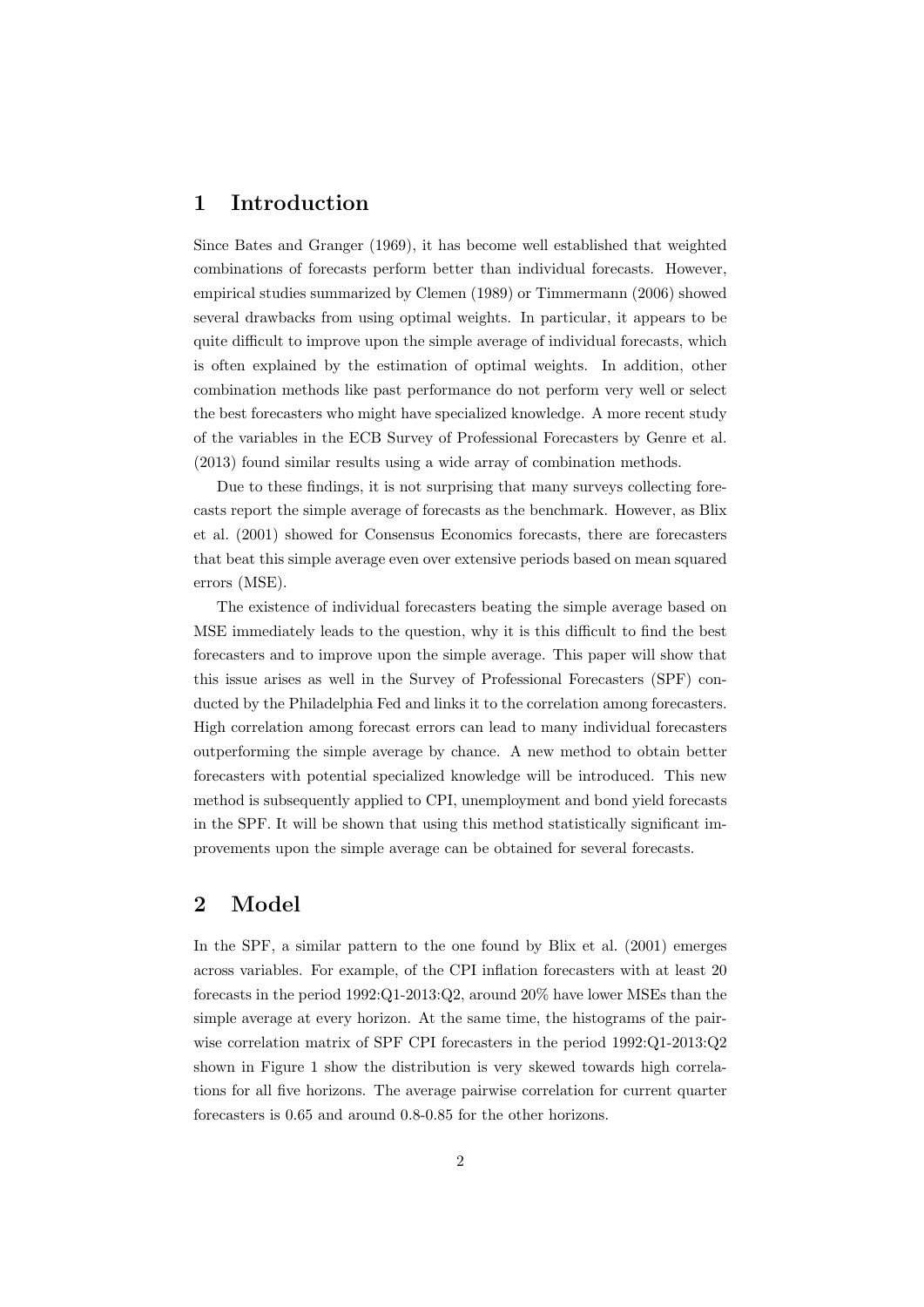

Figure 1: Distribution of correlations among CPI forecasters

To show that the out performance of individual forecasters is linked to the high correlation, assume that forecast errors have the form

$$
\nu_{it} = \delta \gamma_t + (1 - \delta) \varepsilon_{it}, \tag{1}
$$

where the individual forecast errors are the weighted sum of a common forecast error  $\gamma_t$  and an idiosyncratic error  $\varepsilon_{it}$ , which both are iid  $(0, \sigma^2 < \infty)$ . By construction, variance of  $\nu_{it}$  for  $t \to \infty$  is  $\delta^2 \sigma^2 + (1-\delta)^2 \sigma^2$ , while the asymptotic variance of the simple average is  $\delta^2 \sigma^2 < \delta^2 \sigma^2 + (1 - \delta)^2 \sigma^2$ .

While there are never individuals that beat the simple average for any correlation  $\rho < 1$  in infinite samples, this does not hold in finite samples due to the Law of Large Numbers. As the gains from averaging are smaller at high correlations (high  $\delta$ ), the percentage of forecasters beating the simple average become larger.

To identify the forecasters with private knowledge that are indeed better than other forecasters, it is necessary to find a selection criterion that yields less false positives than measures based on MSE or mean absolute error (MAE) at high correlations. One such alternative real-time method to obtain the best forecasters is based on the past performance rank, similar to Stekler (1987) and Batchelor (1990). In particular, a subset of forecasters is created by choosing forecasters that have already made at least *n* forecasts and have beaten the simple average more often than a certain percentage threshold *p*. As an alternative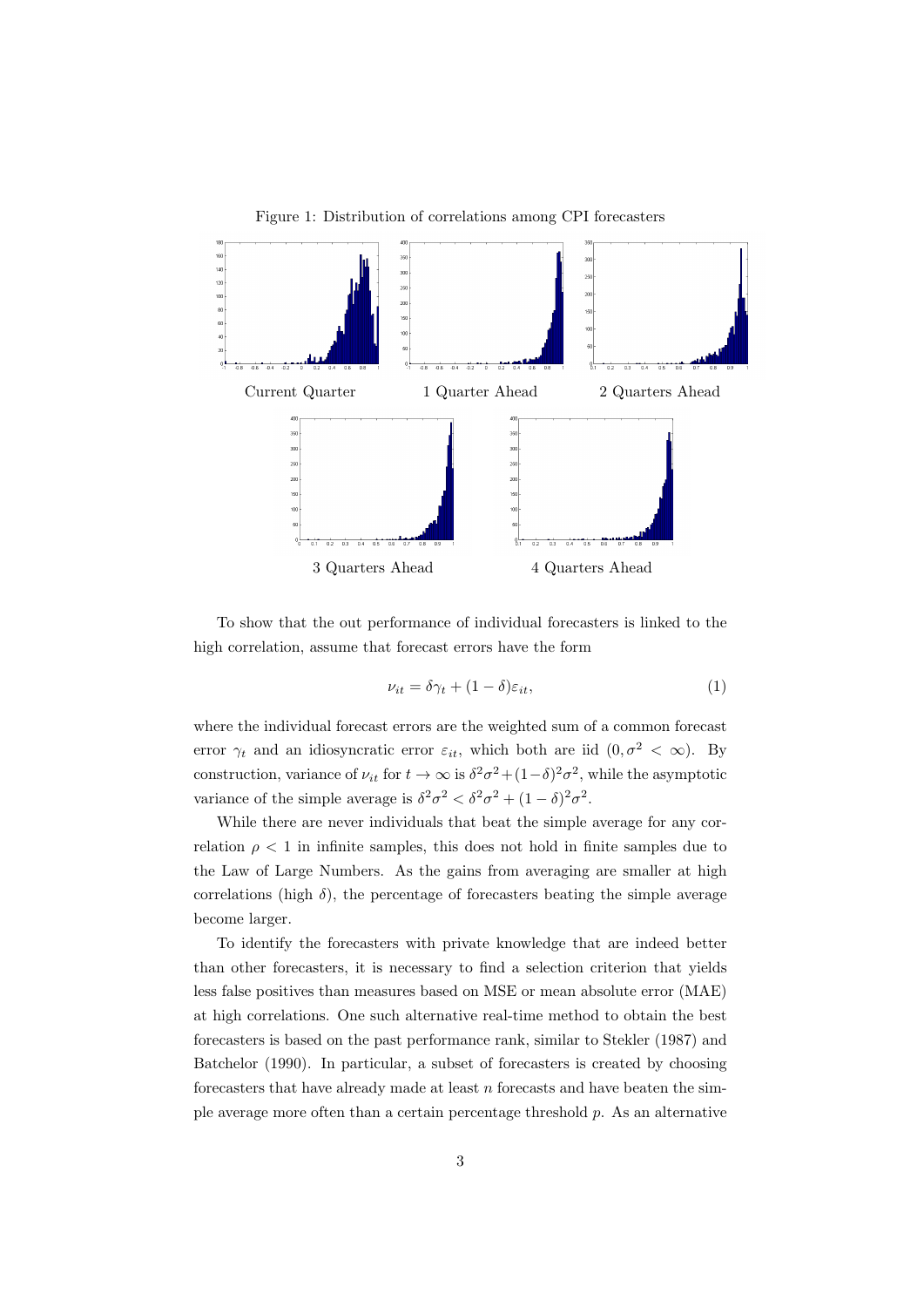to this rule based threshold approach, one could also use an estimated approach like impulse indicator saturation as described in Ericsson and Reisman (2012).

While it might be desirable to increase the threshold until the percentage of individual forecasters beating it by chance reaches a very small number, this would also decrease the probability of detecting better forecasters.

#### 3 Empirical application

This alternative method of picking the best forecasters will be tested on three variables CPI, Unemployment rate and 10-year treasury bond yield from the SPF as they are not subject to large revisions, unlike GDP. Also, D'Agostino et al. (2012) showed using a similar method that there is little evidence of better forecasters in GDP. Bond yield forecasts only start in 1992, which is the date chosen for all three series. The sample ends in Q1 2013 and includes the 2008 crisis. The subset is chosen based on the method described above, with  $n = 10$ . To ensure that the subset includes a hand full of forecasters every period, the threshold is set at  $p = 52.5\%$ .

The overall root MSE (RMSE) of the average of the subset of forecasters is compared to the RMSE of the simple average. Table 1 shows the percentage improvement of the subset relative to the overall average from the current quarter (cq) forecast  $1$  to the four quarter ahead (4q) forecast. Negative signs imply an improvement and the Diebold and Mariano (1995) test with quadratic loss function and h=1-5 and the adjustment by Harvey et al.  $(1997)$  (DM-test) is used to determine the significance.

The single largest gain is found in current quarter CPI forecasts where the RMSE of the subset with specialized knowledge improves by 26.74% over the SPF average. For the CPI, there is no gain relative to the overall SPF average for other horizons.

For unemployment, there is a gain at most horizons, however only 2 quarters ahead forecast are significant at the 5% level and current quarter forecast at the 10% level.

10-year government bond yields show most significant gains of all three variables, which could stem from specialized knowledge of some forecaster. In particular at the very short horizon and the longer term, the subset outperforms the overall average, while the gains are less significant for medium horizons.

In addition to comparing MSE of the two methods, it is important to check, if other measures lead to similar results. Table 2 show the relative gains of

<sup>1</sup>Forecasts for the SPF are collected in the middle month of a quarter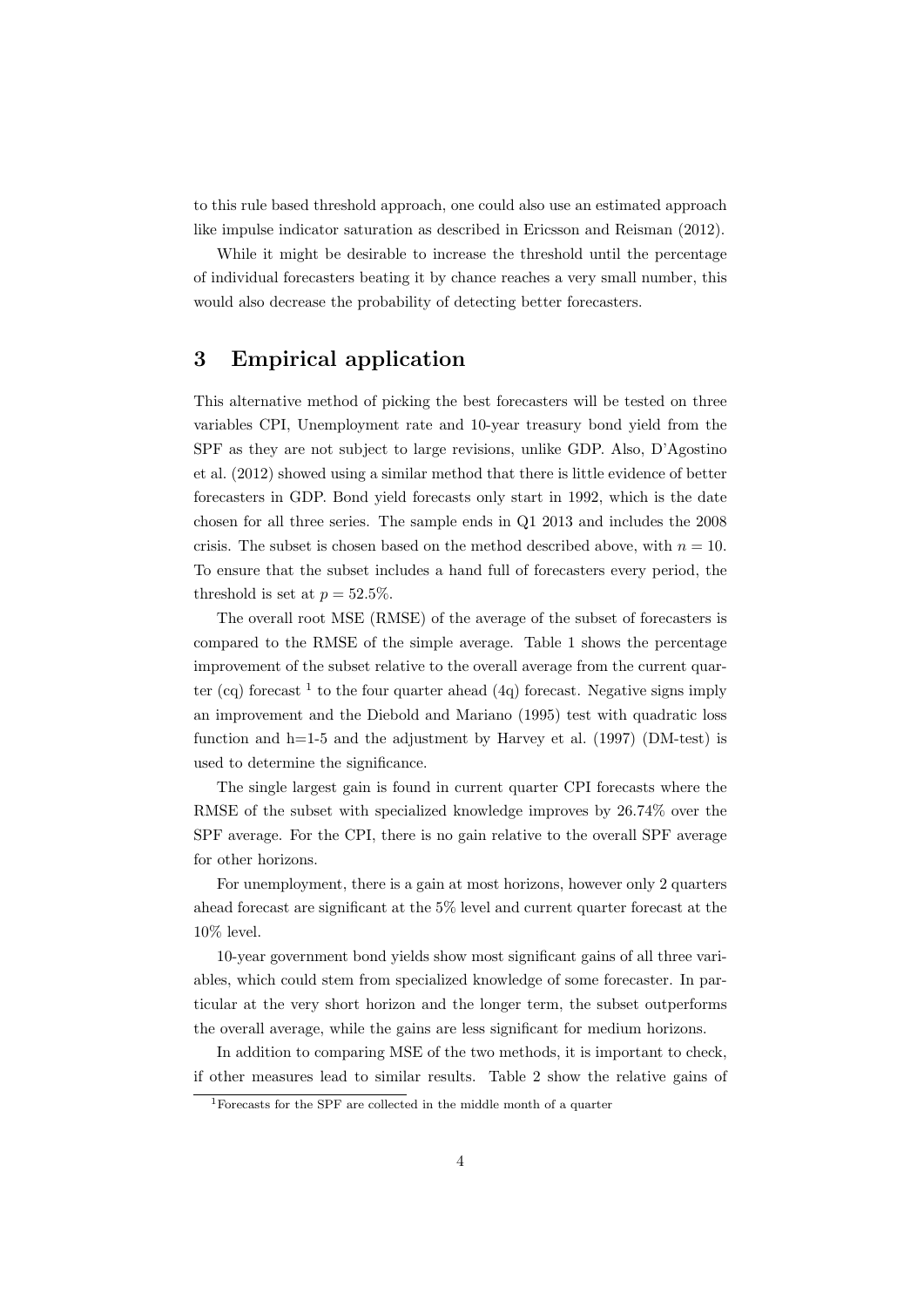Table 1: Percentage RMSE improvement relative to simple average

|             | <b>CPI</b> | Unemployment | 10-yr Treasury       |
|-------------|------------|--------------|----------------------|
| $_{\rm cq}$ | $-26.74*$  | $-5.29^{+}$  | $-13.39**$           |
| 1q          | 0.73       | $-4.05$      | $-3.61$ <sup>+</sup> |
| 2q          | 3.01       | $-6.71*$     | $-2.68$              |
| 3q          | $-0.89$    | $-4.80$      | $-7.71*$             |
| 4q          | 1.11       | 1.65         | $-4.12*$             |

<sup>+</sup> significant improvement at 10% level,  $*$  at 5% level and  $**$  at 1% level based on one sided DM-test.

Table 2: Percentage MAE improvement relative to simple average

|              | <b>CPI</b> | Unemployment | 10-yr Treasury |
|--------------|------------|--------------|----------------|
| $_{\rm{cq}}$ | $-22.04**$ | $-4.36$      | $-13.67**$     |
| lq           | 1.18       | $-3.08$      | $-6.04**$      |
| 2q           | 4.78       | $-13.50*$    | $-2.04$        |
| 3q           | $-0.76$    | $-4.50$      | $-11.09**$     |
| 4q           | $-0.58$    | 6.19         | $-4.92*$       |

 $+\frac{1}{2}$  significant improvement at 10% level,  $*$  at 5% level and  $**$  at 1% level based on one sided DM-test.

the subset of forecasts based on mean absolute error (MAE) and Table 3 what percentage of periods the subset of best forecasters beats the simple average. The results are quite similar to MSEs, as current quarter inflation and bond yield forecasts are highly significant as well as the longer term forecast for bond yields. Most other forecasts remain insignificantly different from the simple average.

Other important robustness checks include the sensitivity towards different values of the percentage threshold *p*, the minimum number of forecasts required  $n$  and the performance over different time periods. In this section, the sensitivity analysis for bond yields is show and the sensitivity analysis for the other variables can be found in the appendix. As stricter thresholds might lead to periods without any forecaster in the subset, the simple average replaces the subset for those periods.

Figure 3 shows a clear percentage improvement of the subset relative to the simple average based on RMSE over different threshold values  $p$ . Figure 3 shows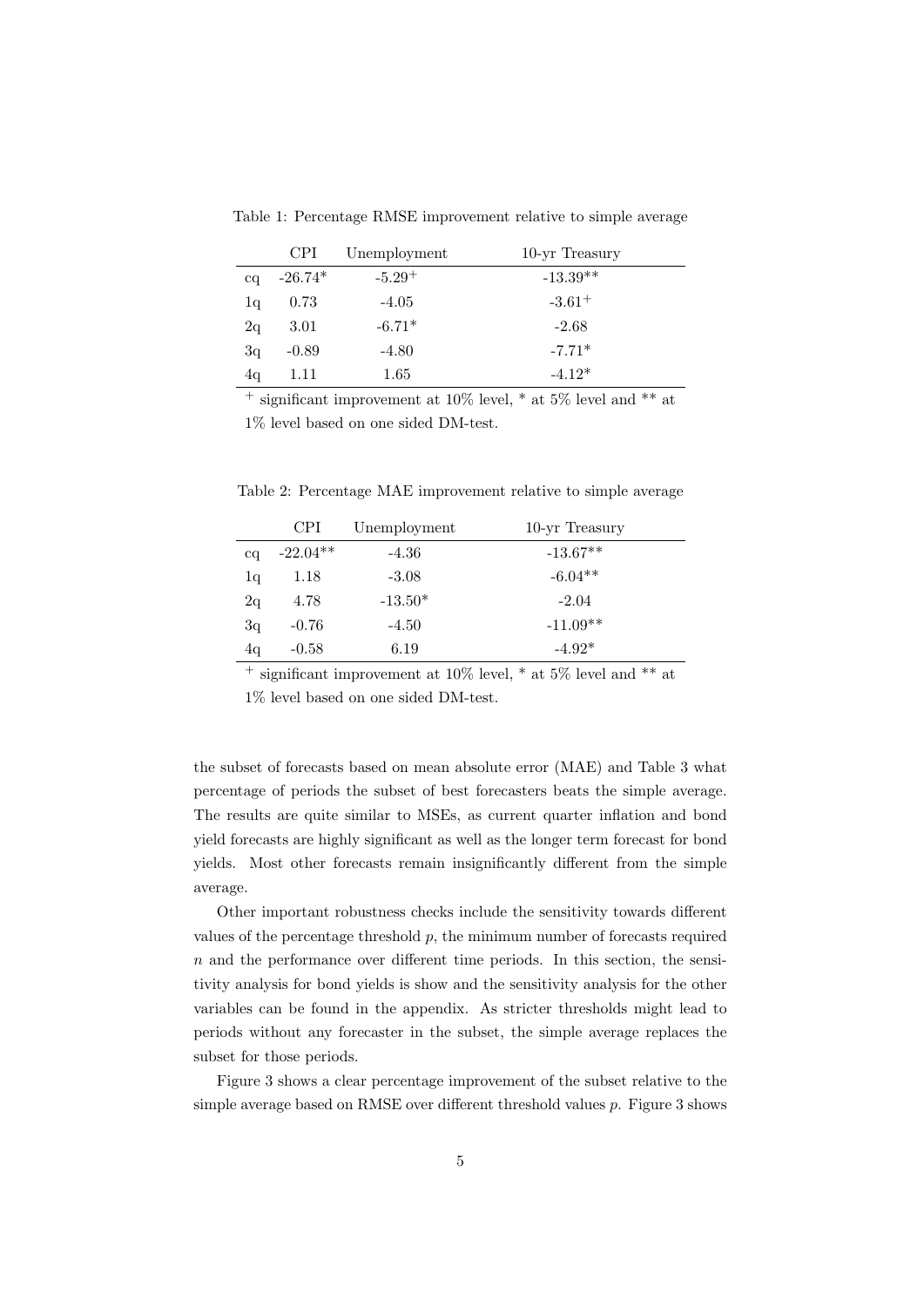|              | <b>CPI</b> | Unemployment | 10-yr Treasury |
|--------------|------------|--------------|----------------|
| $_{\rm{cq}}$ | $0.68**$   | 0.53         | $0.64**$       |
| lq           | 0.47       | $0.58^{+}$   | $0.63*$        |
| 2q           | 0.37       | $0.64**$     | $0.78**$       |
| 3q           | 0.54       | 0.53         | $0.74***$      |
| 4q           | 0.57       | 0.41         | $0.66**$       |

Table 3: Share of forecasts that beat the simple average

<sup>+</sup> significant at 10% level,  $*$  at 5% level and  $**$  at 1% level based on a one sided test.

that the significance of these gains is broadly stable across values of  $p$ , with the 10%, 5% and 1% threshold highlighted.



Figure 2:  $\%$  RMSE improvement for different values of  $p$ 

For different values of  $n$ , a similar pattern emerges, as Figures 3 and 3 show. The gains for bond yields are persistent over time as figure 3 shows. In this graph, the subset tends to be closer to the actual number than the simple average (positive value). While there are some periods, where the simple average tends to perform better, there is no clear cyclical pattern.

As another robustness check, do forecasters with private knowledge that predict well at one horizon, also perform well for other horizons? In particular, if one forecaster has private information that renders his 1 quarter ahead forecasts among the best, that information is likely to be very valuable for 2q and 3q ahead forecasts as well he should perform very well at other horizons as well.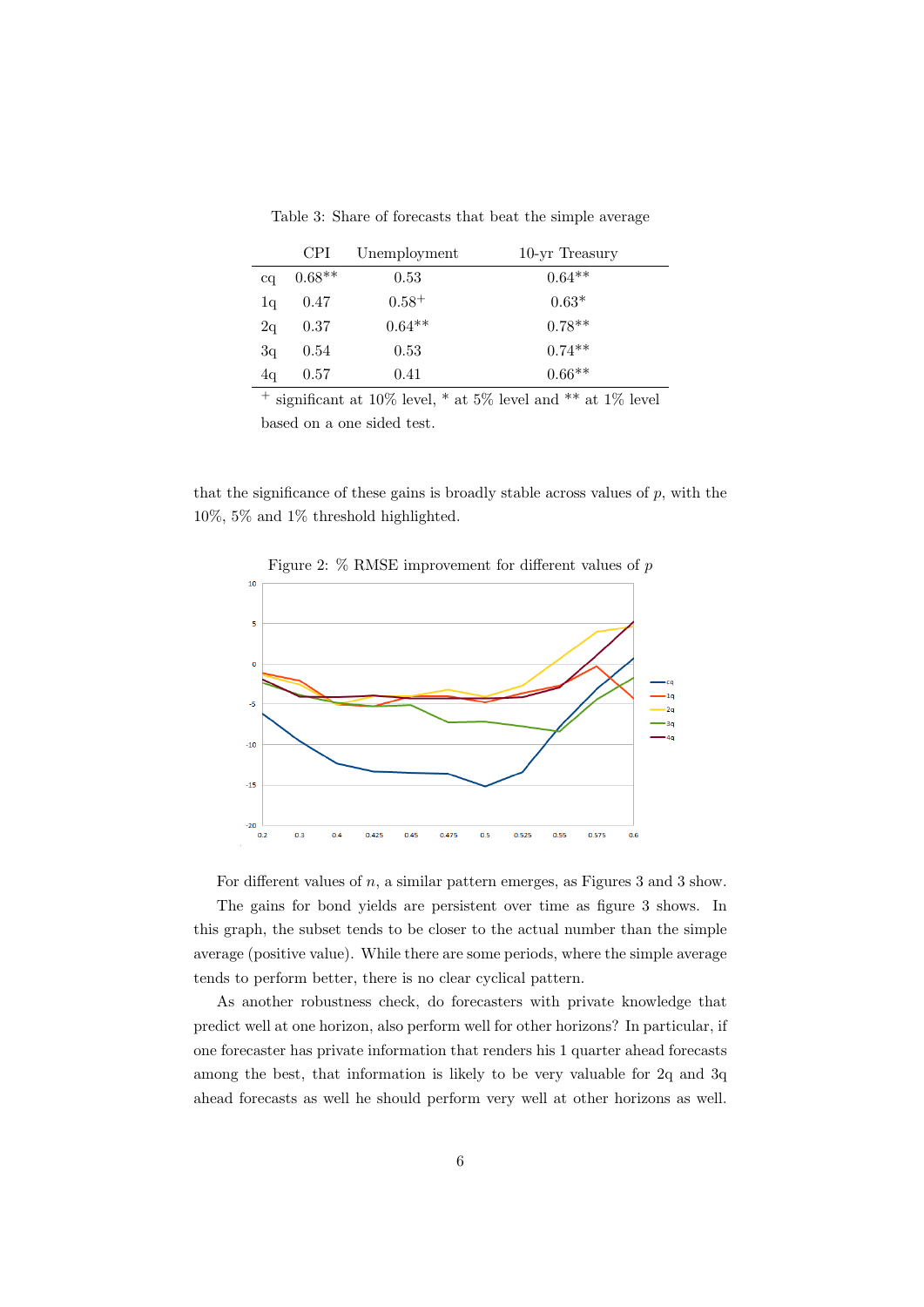

Figure 3: DM-stat for different values of  $p$ 







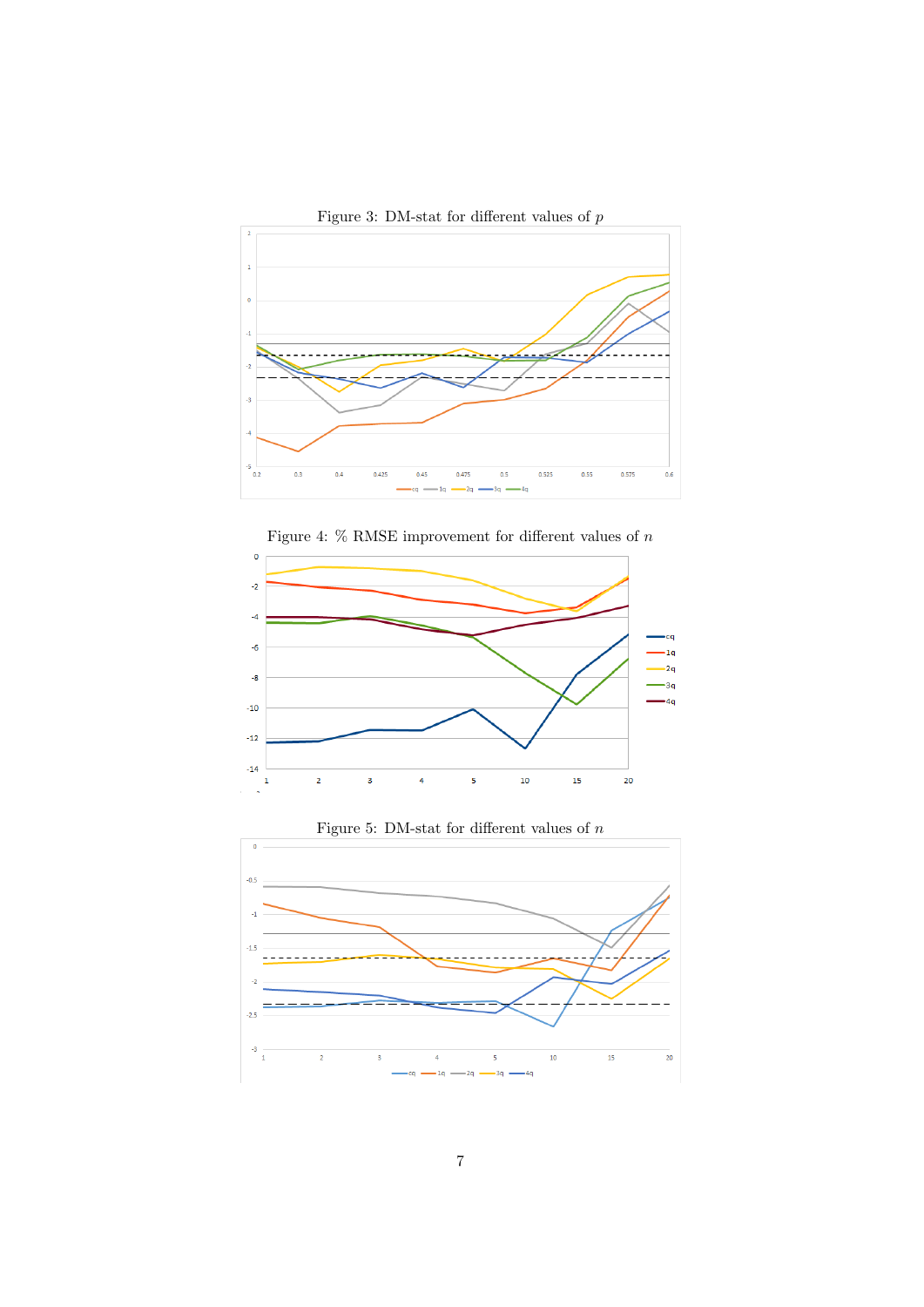

Figure 6: Difference in forecast errors between simple average and subset

As half of the quarter has already passed, forecasting the current quarter might be different from forecasting other quarters.

Table 4: Percentage RMSE improvement relative to simple average, using the best 1 quarter ahead forecasters

|    |         | CPI Unemployment | 10-yr Treasury |
|----|---------|------------------|----------------|
| ca | 17.11   | -7.54            | $-1.90+$       |
| 2q | $-0.07$ | $-9.27+$         | $-4.76**$      |
| 3q | 1.90    | $-9.51$          | $-5.06*$       |
| 4q | 0.55    | -8.89            | $-5.94*$       |

<sup>+</sup> significant improvement at 10% level, \* at 5% level and \*\* at

1% level based on one sided DM-test.

As Table 4 shows, forecasters that perform well 1 quarter ahead tend to perform better at other horizons as well for bond yields and based on MSE. This could hint at specialized knowledge for bond forecasting, but much less so for unemployment and CPI.

### 4 Conclusion

It was shown that selecting the best forecasters based on MSE or MAE might not always lead to the best forecasters, if the correlation among their forecast errors is high.

Subsequently a new method to obtain a subset of best forecasters was introduced and it was shown that this method is able to improve statistically significantly over the overall SPF average for 10-year government bond yields,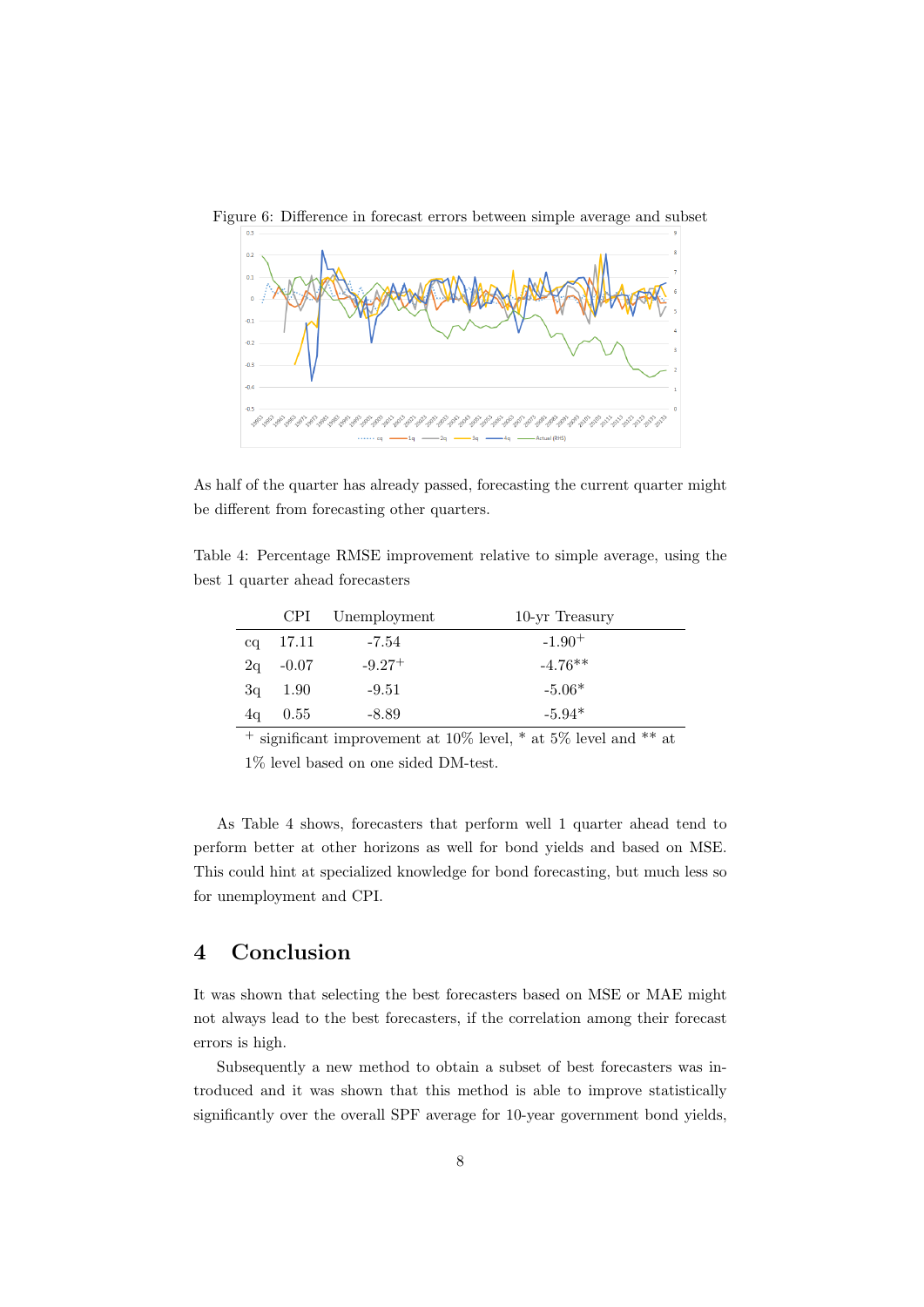CPI and unemployment for some horizons. This results holds across several forecast evaluation methods. However, it does not show significant improvement across all horizons. In addition, there is some evidence that forecasters that are in the subset for one horizon tend to do better on other horizons as well.

Further research might be able to determine, if it is indeed specialized knowledge why there appear to be gains across horizons in bond yields, but much more limited gains for CPI and unemployment.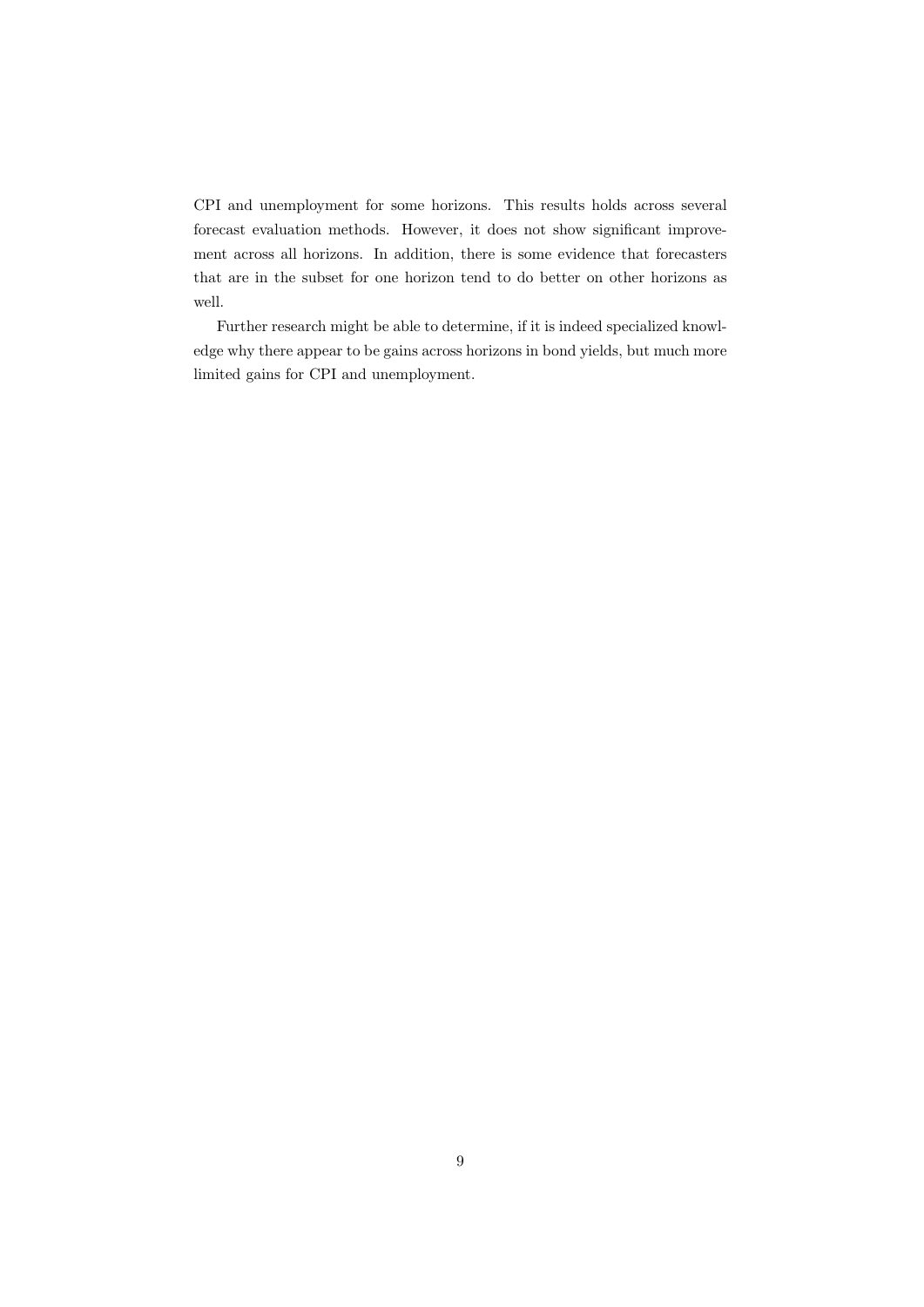#### References

- Batchelor, R. (1990). All forecasters are equal. *Journal of Business & Economic Statistics*, 8(1):143–44.
- Bates, J. and Granger, C. (1969). The combination of forecasts. *Journal of the Operational Research Society*, 20(4):451–468.
- Blix, M., Wadefjord, J., Wienecke, U., and Adahl, M. (2001). How good is the forecasting performance of major institutions? *Sveriges riksbank economic review*, pages 38–68.
- Clemen, R. T. (1989). Combining forecasts: A review and annotated bibliography. *International journal of forecasting*, 5(4):559–583.
- D'Agostino, A., Mcquinn, K., and Whelan, K. (2012). Are some forecasters really better than others? *Journal of Money, Credit and Banking*, 44(4):715– 732.
- Diebold, F. X. and Mariano, R. S. (1995). Comparing Predictive Accuracy. *Journal of Business & Economic Statistics*, 13(3):253–63.
- Ericsson, N. and Reisman, E. (2012). Evaluating a Global Vector Autoregression for Forecasting. *International Advances in Economic Research*, 18(3):247–258.
- Genre, V., Kenny, G., Meyler, A., and Timmermann, A. (2013). Combining expert forecasts: Can anything beat the simple average? *International Journal of Forecasting*, 29(1):108–121.
- Harvey, D., Leybourne, S., and Newbold, P. (1997). Testing the equality of prediction mean squared errors. *International Journal of forecasting*, 13(2):281– 291.
- Stekler, H. O. (1987). Who forecasts better? *Journal of Business & Economic Statistics*, 5(1):pp. 155–158.
- Timmermann, A. (2006). Chapter 4 forecast combinations. In G. Elliott, C. G. and Timmermann, A., editors, *Handbook of Economic Forecasting*, volume 1 of *Handbook of Economic Forecasting*, pages 135 – 196. Elsevier.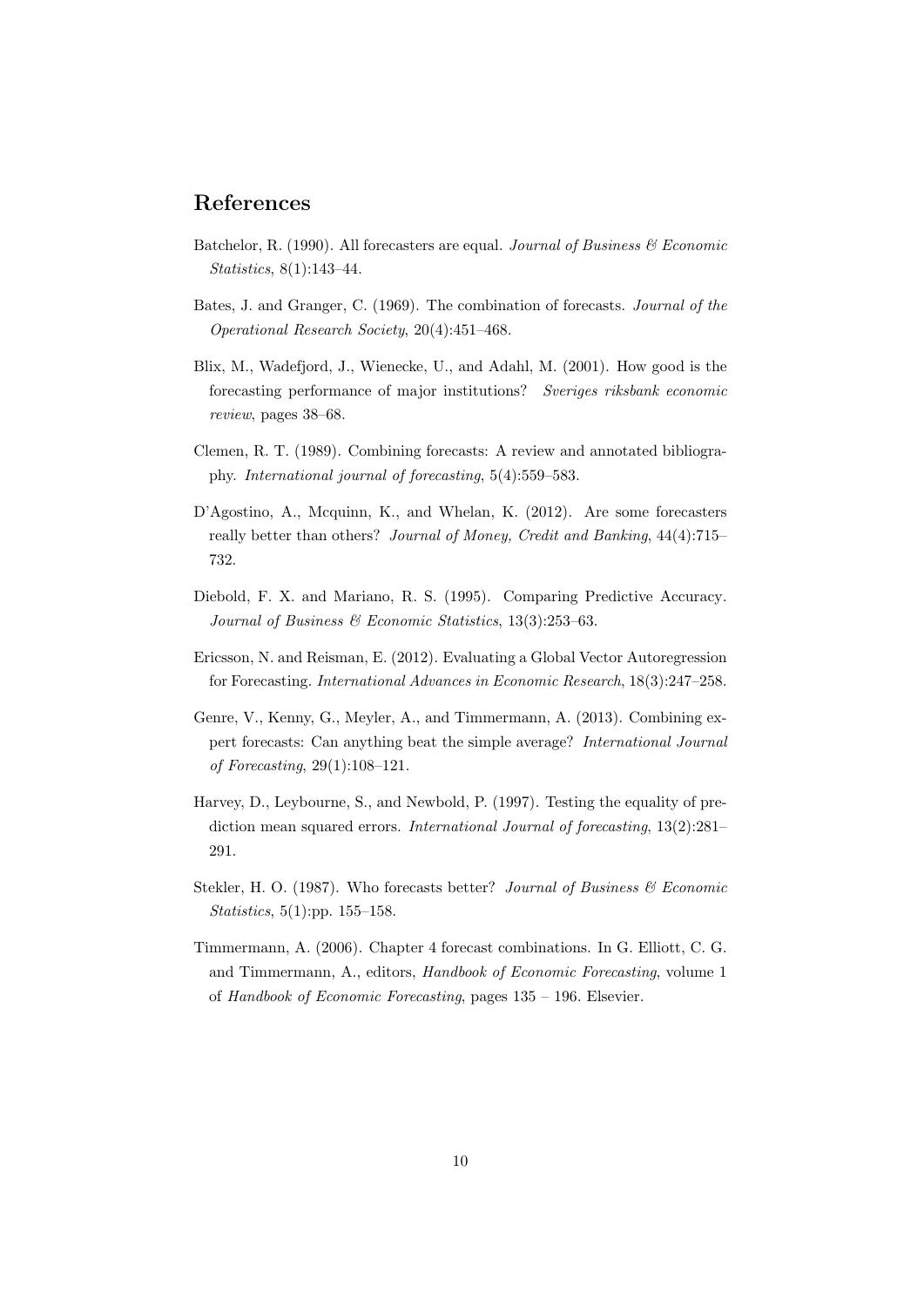## A Graphs CPI





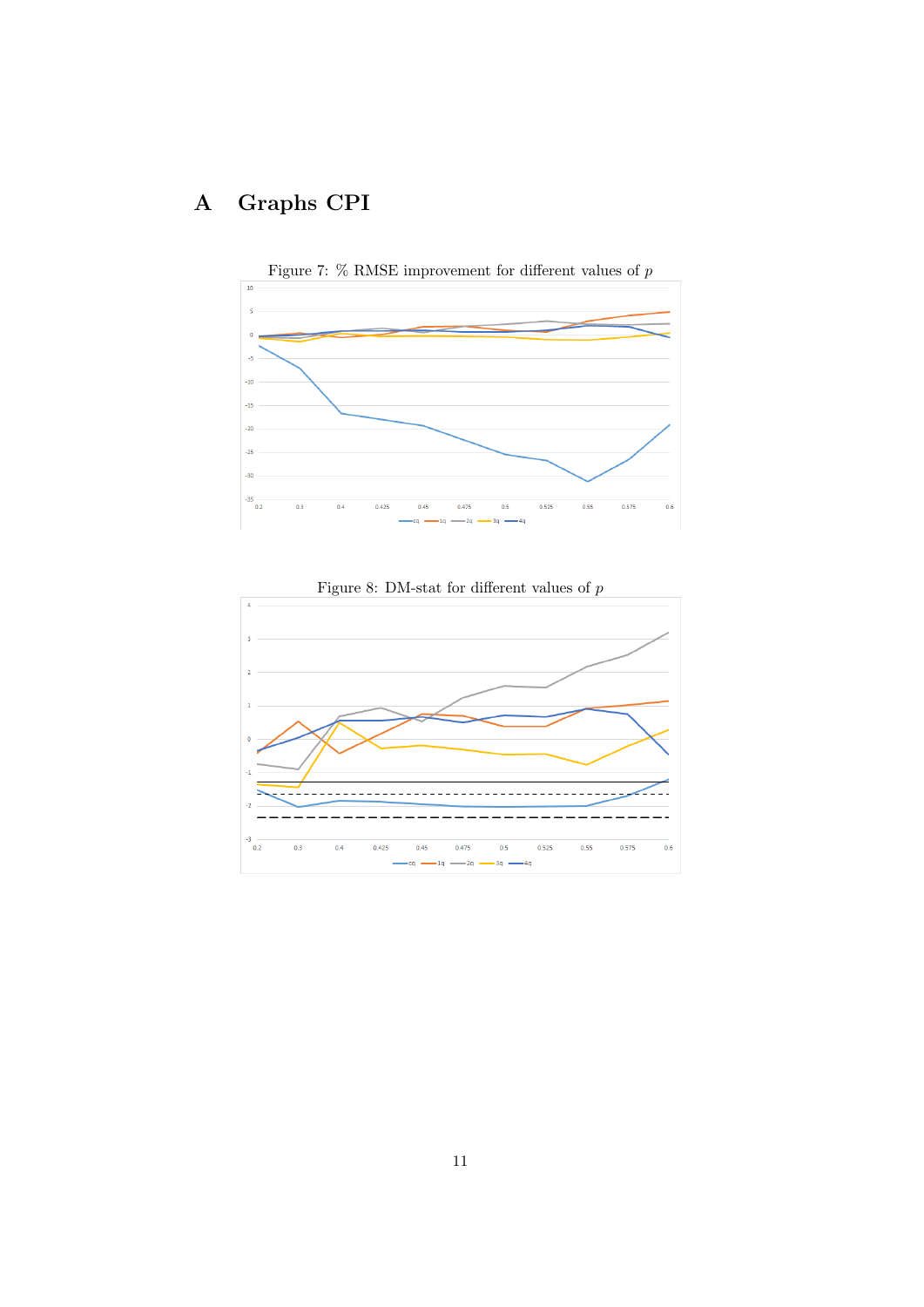



Figure 11: Difference in forecast errors between simple average and subset

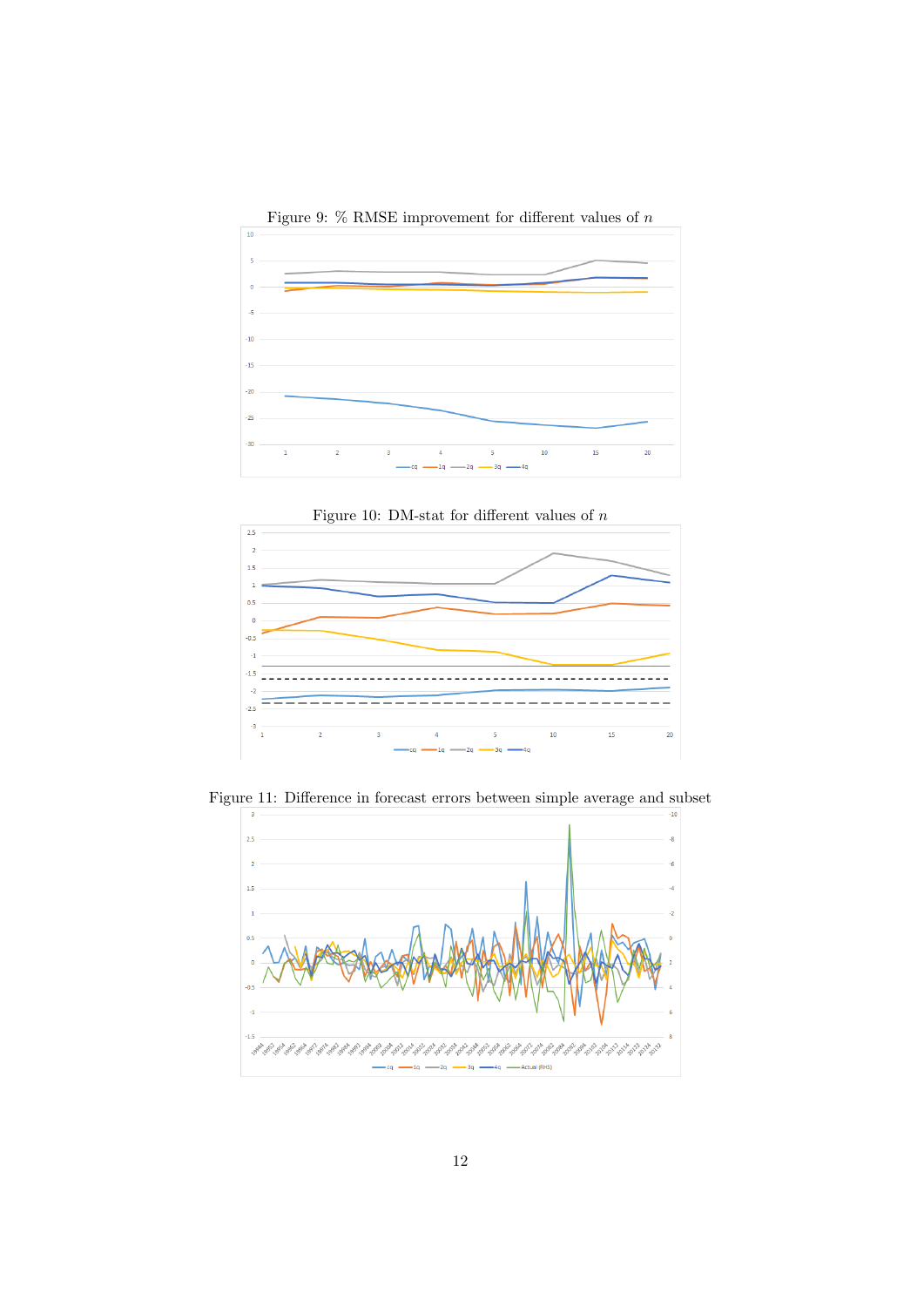## B Graphs Unemployment



Figure 12:  $\%$  RMSE improvement for different values of  $p$